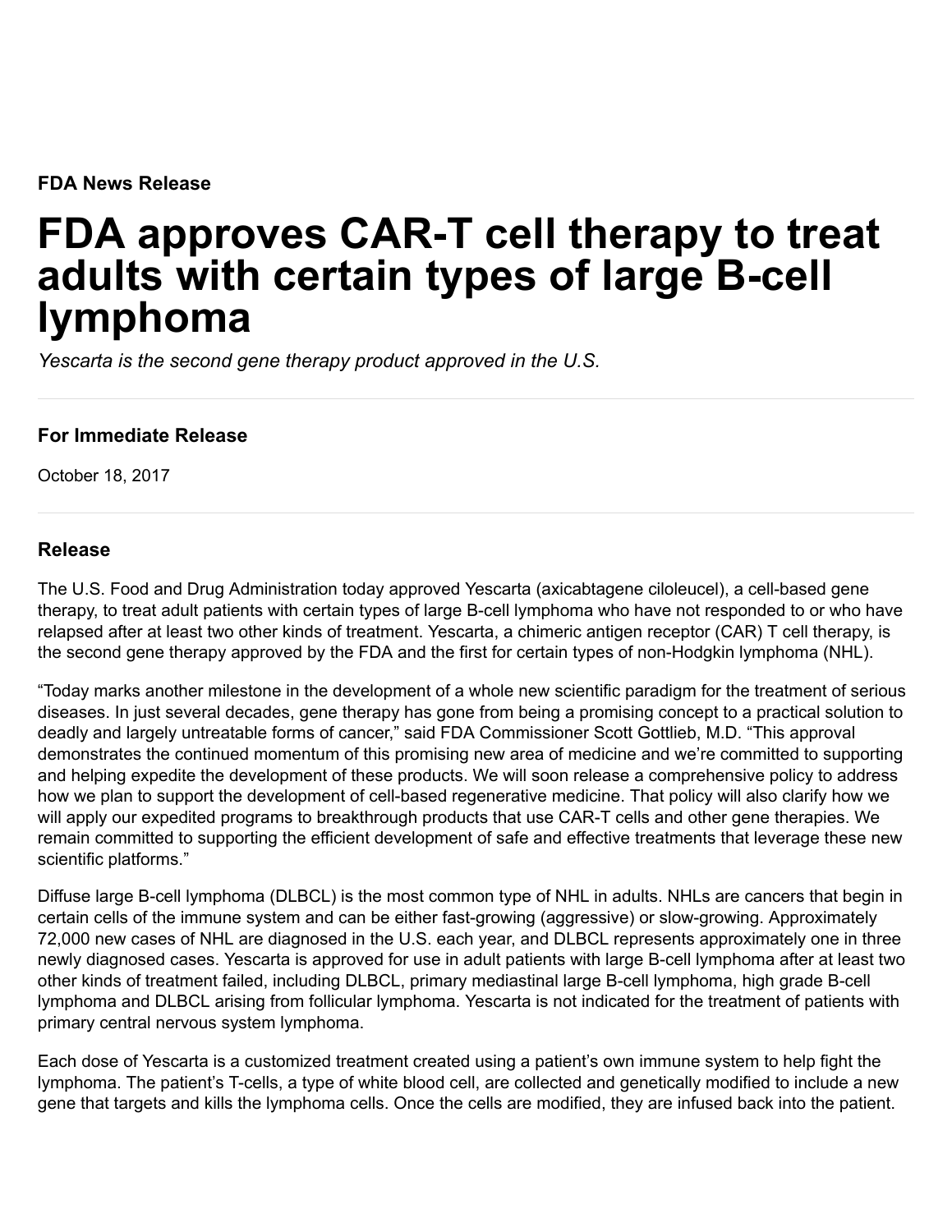"The approval of Yescarta brings this innovative class of CAR-T cell therapies to an additional group of cancer patients with few other options – those adults with certain types of lymphoma that have not responded to previous treatments," said Peter Marks, M.D., Ph.D., director of the FDA's Center for Biologics Evaluation and Research (CBER).

The safety and efficacy of Yescarta were established in a multicenter clinical trial of more than 100 adults with refractory or relapsed large B-cell lymphoma. The complete remission rate after treatment with Yescarta was 51 percent.

Treatment with Yescarta has the potential to cause severe side effects. It carries a boxed warning for cytokine release syndrome (CRS), which is a systemic response to the activation and proliferation of CAR-T cells causing high fever and flu-like symptoms, and for neurologic toxicities. Both CRS and neurologic toxicities can be fatal or life-threatening. Other side effects include serious infections, low blood cell counts and a weakened immune system. Side effects from treatment with Yescarta usually appear within the first one to two weeks, but some side effects may occur later.

Because of the risk of CRS and neurologic toxicities, Yescarta is being approved with a risk evaluation and mitigation strategy (REMS), which includes elements to assure safe use (ETASU). The FDA is requiring that hospitals and their associated clinics that dispense Yescarta be specially certified. As part of that certification, staff involved in the prescribing, dispensing or administering of Yescarta are required to be trained to recognize and manage CRS and nervous system toxicities. Also, patients must be informed of the potential serious side effects and of the importance of promptly returning to the treatment site if side effects develop.

To further evaluate the long-term safety, the FDA is also requiring the manufacturer to conduct a post-marketing observational study involving patients treated with Yescarta.

The FDA granted Yescarta **Priority Review [\(/ForPatients/Approvals/Fast/ucm405405.htm\)](https://www.fda.gov/ForPatients/Approvals/Fast/ucm405405.htm)** and **Breakthrough** Therapy (/ForPatients/Approvals/Fast/ucm405397.htm) designations. Yescarta also received Orphan Drug [\(/ForIndustry/DevelopingProductsforRareDiseasesConditions/HowtoapplyforOrphanProductDesignation/Ti](https://www.fda.gov/ForIndustry/DevelopingProductsforRareDiseasesConditions/HowtoapplyforOrphanProductDesignation/TipsforApplyingforOrphanProductDesignation/default.htm) psforApplyingforOrphanProductDesignation/default.htm) designation, which provides incentives to assist and encourage the development of drugs for rare diseases. The Yescarta application was reviewed using a coordinated, cross-agency approach. The clinical review was conducted by the FDA's Oncology Center of Excellence, while CBER conducted all other aspects of review and made the final product approval determination.

The FDA granted approval of Yescarta to Kite Pharma, Inc.

The FDA, an agency within the U.S. Department of Health and Human Services, protects the public health by assuring the safety, effectiveness, and security of human and veterinary drugs, vaccines, and other biological products for human use, and medical devices. The agency also is responsible for the safety and security of our nation's food supply, cosmetics, dietary supplements, products that give off electronic radiation, and for regulating tobacco products.

###

Inquiries Media  $\boxdot$  Andrea Fischer [\(mailto:andrea.fischer@fda.hhs.gov\)](mailto:andrea.fischer@fda.hhs.gov)  $\text{C}$  301-796-0393